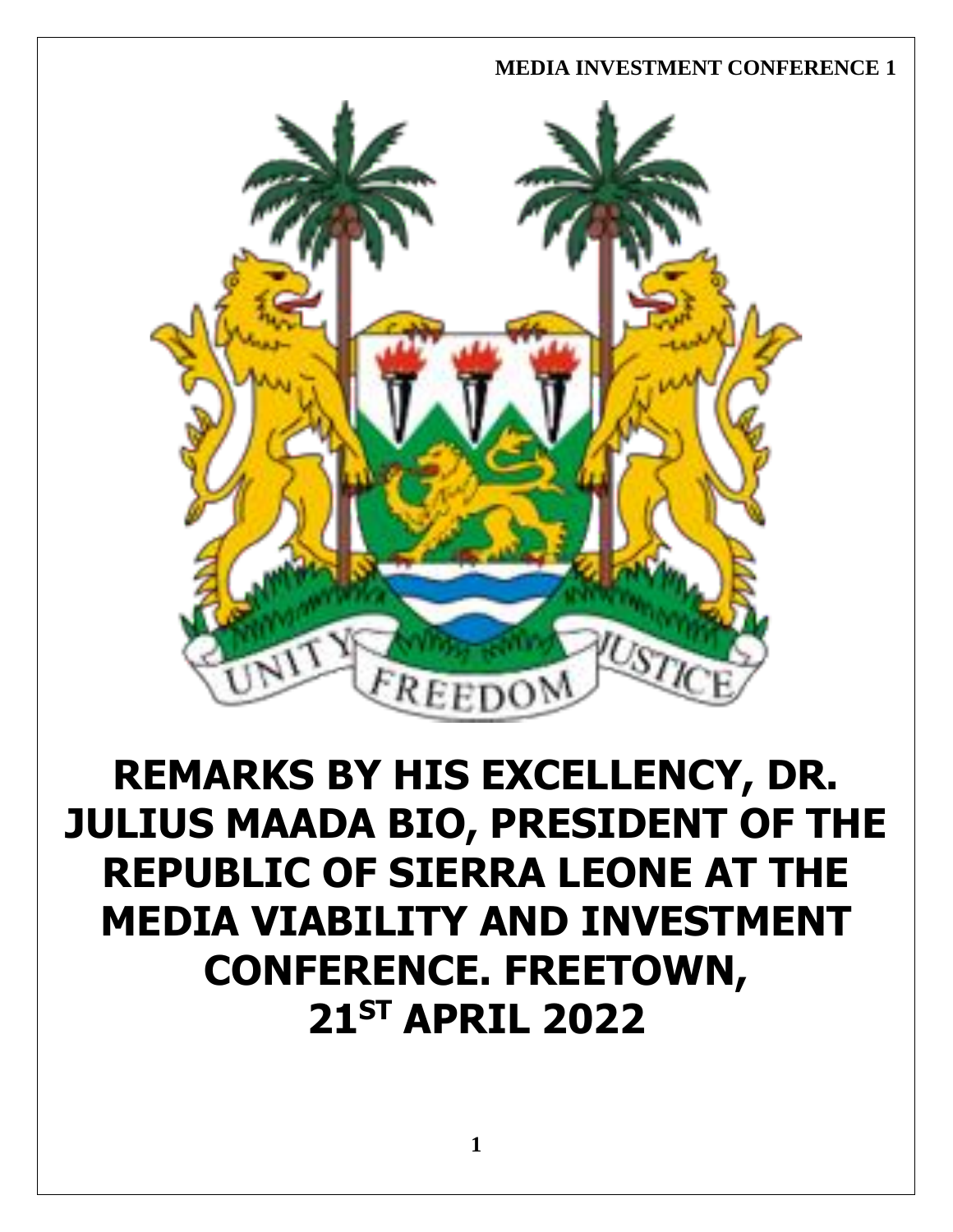Mr. Chief Minister Ministers of Government, Honourable Members of Parliament, Members of the Diplomatic and Consular Corps, Development Partners, The BBC Media Action Team, Media Practitioners and Partners in the Media Industry, Distinguished Ladies and Gentlemen,

Good afternoon:

- 1. Everybody knows and everybody expects me to make a keynote statement at this first-ever National Media Investment Conference. I will.
- 2. But as a nation, let me start off by saying that we have shown great resilience even in the long shadow of the COVID-19 pandemic and the very difficult and challenging global economic crisis. I have held very frank conversations with private sector players and other key stakeholders. Together, we have dialogued and taken actions that have helped us get over the worst. Fuel is now available at fuel stations; rice is now available on the markets and for those who wish for doomsday because of politics and would rather disinform and misinform Sierra Leoneans, doomsday is not here.
- 3. We have gone through a lot as a nation. But we are a tough people. We are a good people and we shall overcome the circumstances that we face today.
- 4. So, when I speak today at this two-day interactive dialogue conference among industry leaders in the media, the private sector, government, and international development partners, I do so mindful of where we have come from as a nation.
- 5. I could quip that wherever two or more journalists are gathered, there is always the possibility of being misquoted. Some newspaper headlines have even misquoted my silence. But even at the risk of being misquoted in tomorrow's headlines by some of our friends, I wish to speak from the heart today about the gains we have made as a nation in the last four years and why those gains matter for the future of this great nation of ours.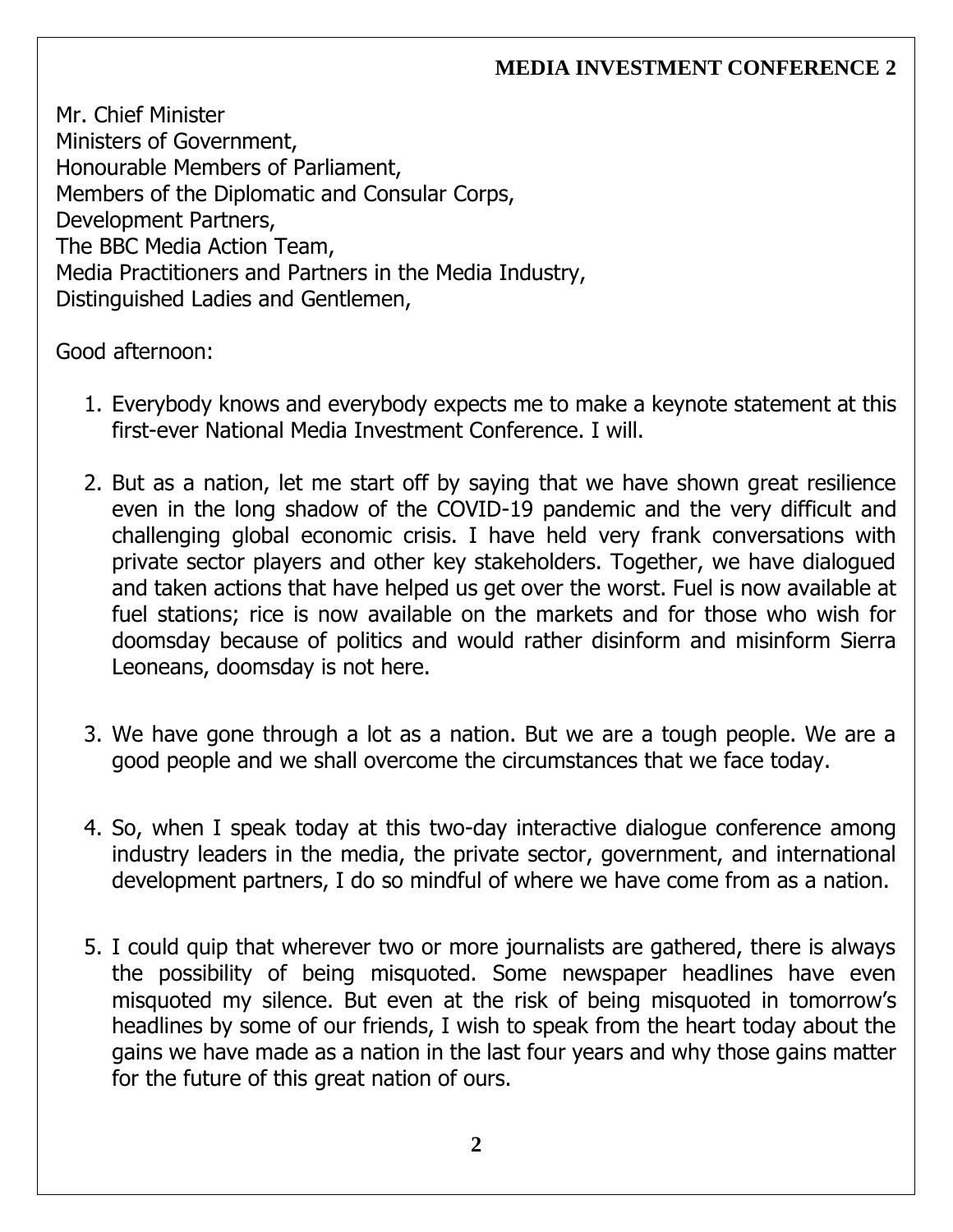- 6. The Independent Media Commission reports that we have over 500 registered media entities in the country, including newspapers, magazines, radio, television, and Direct to Home services. There is a budding entertainment and film industry with great talent and prospects.
- 7. We have one of the most liberalised, diversified, and decentralised media and communications sectors in the sub-region and in Africa as a whole, I must say.
- 8. I made a manifesto pledge to this nation in 2018 to repeal the criminal libel law. The law had criminalised free speech, suppressed journalism, wrecked many lives, stunted democratic governance, and stifled the promotion and protection of the guaranteed rights of citizens to speak freely about governance.
- 9. During the Truth and Reconciliation Commission hearings, nearly twenty years ago, we recognised, as a nation, the costs of a repressive autocracy that had shrunken off or closed free speech in this country. The painful and violent civil war years taught us that citizens must be able to speak freely and openly about governance.
- 10. We all know the costs of those very painful years. So, my commitment to remove that obnoxious law was not just about doing something; it was about doing what our democracy requires to thrive.
- 11. For the first time in the history of our great nation, no journalist is in prison for the practice of journalism. No journalist is in fear of death or imprisonment for the practice of journalism.
- 12. We have increased the right to access information, access to redress and due process and access to justice.
- 13. For the first time in the history of this nation also, my government has actively worked with the Sierra Leone Association of Journalists to enhance professionalism among media practitioners, promote gender inclusion and participation, and provide safeguards for the safe practice of journalism.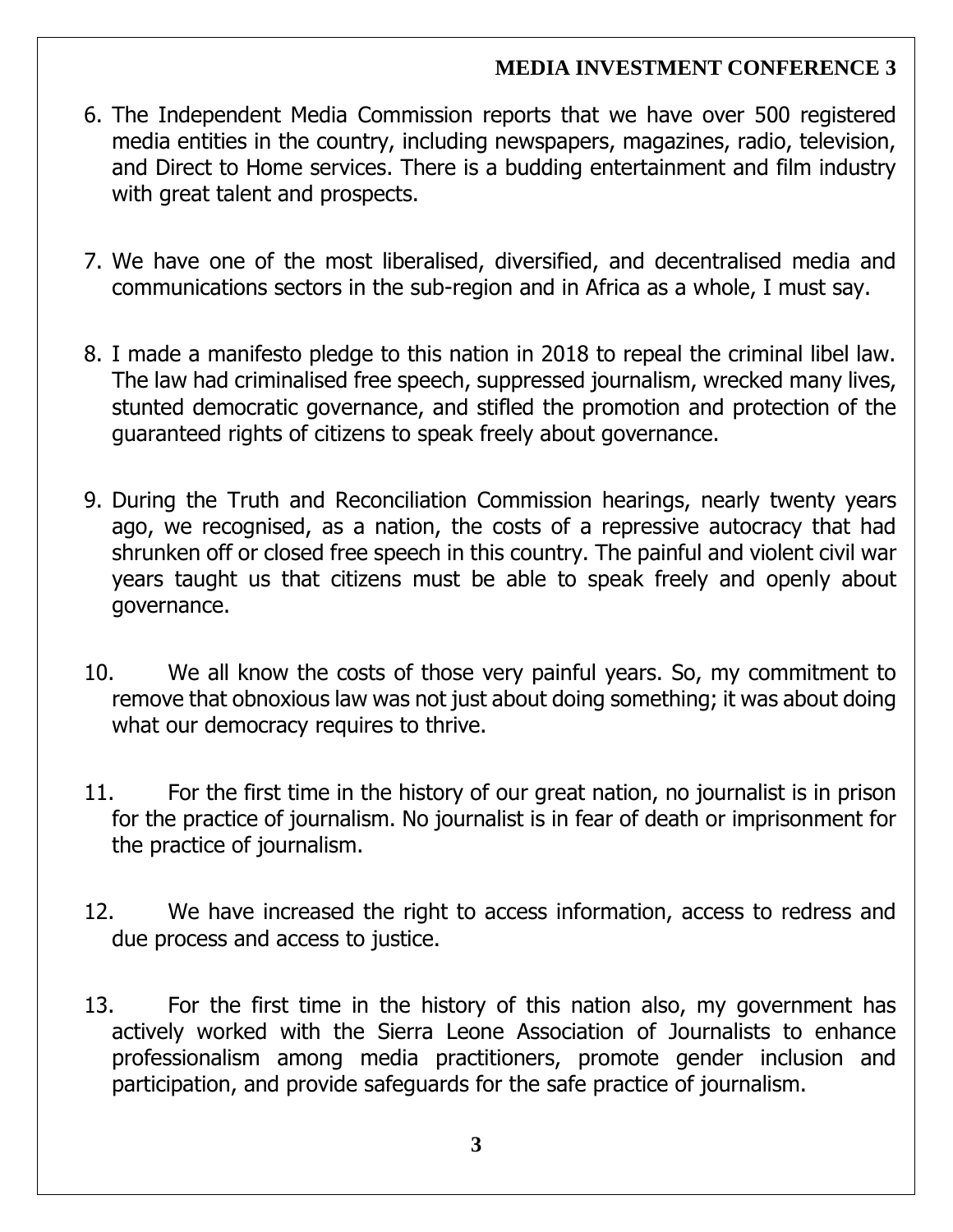- 14. Through the revised Independent Media Commission Act, media practitioners are guaranteed a safe space for redress and fair hearings on perceived professional lapses. For the first time ever, media professionals are listening to media professionals and working with them to make the media industry ecosystem even better.
- 15. Our successes over the last four years have been supported by a confident and more professional media. If the Centre for Disease Control assesses us as a site of low threat for COVID-19, it is partly because our media has worked its heart out in risk communications and social mobilisation just as they did during Ebola. Let me again publicly thank SLAJ [Sierra Leone Association of Journalists] and the media industry for this remarkable show of patriotism.
- 16. If we are assessed by the United Nations and the Millennium Challenge Corporation as a less fragile and more resilient nation and open society, it is partly because of a thriving media industry that supports good governance, protects and promotes democratic freedoms, and speaks freely to how we can all work together to make this country better in spite of the challenges.
- 17. In that respect, I share Bob Woodward's (the American journalist) proposal that we should measure journalism by the quality of information it presents, not the drama or the pyrotechnics associated with it. And indeed, there is plenty of drama and pyrotechnics in our media landscape, especially with the announcement of dates for democratic elections. Rabidly, partisan headlines have already pronounced the end of the world for Sierra Leone. Ironically, some media practitioners misinform and disinform the public freely in one of the most liberalised media ecosystems in Africa where they do not fear persecution, imprisonment, or death.
- 18. They do so in a nation, where for the first time ever, my Government has guaranteed a minimum wage for journalists and access to social security benefits. Our human capital development gains and liberalised media ecosystem support the development of budding talents in the media industry.
- 19. For the first time in the history of this nation, we have signed up to the principles of the International Coalition for Media Freedom.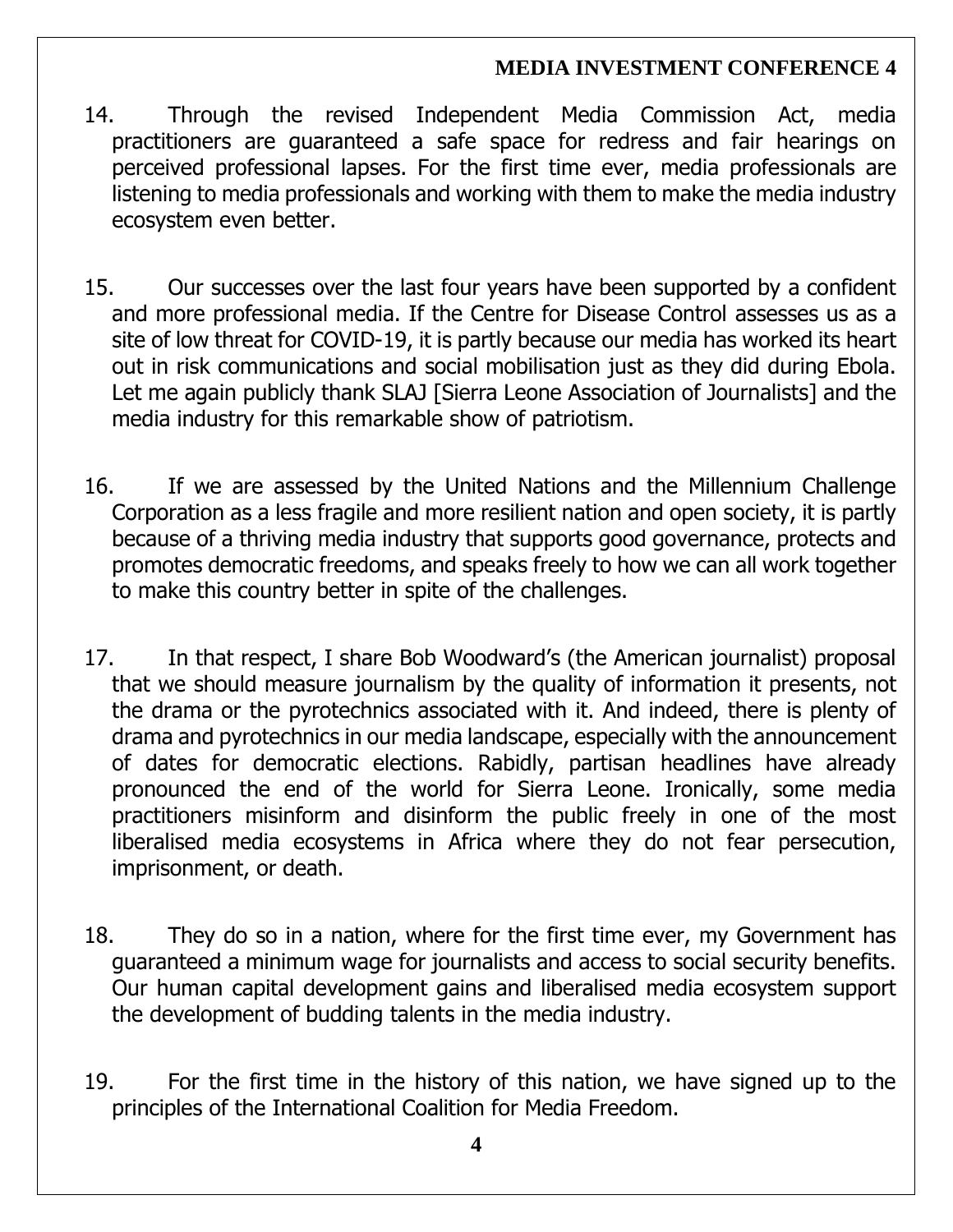- 20. Also, in less than two weeks, the world will mark International Press Freedom Day to celebrate the fundamental principles of press freedom. Because of our nation's commitment to those principles, my Minister of Information and Communications has been invited to this year's UNESCO International Press Freedom Day in Uruguay to share with the world our media transformation initiatives.
- 21. Over the last four years, we have promoted, protected, and supported the media because we believe it is essential for the growth and buoyancy of our democracy.
- 22. We see partisans deliberately and increasingly spreading misinformation and disinformation in order to widen social and political tensions. Fewer opposition politicians make a good-faith effort to discuss policies and views on how we can develop this nation. There is anecdotal evidence of their association with groups or persons who spread untruths even about what is good for this country. Unfortunately, even a few mainstream media practitioners embrace the worst of these unethical practices.
- 23. These acts subvert the integrity of our democracy, civic polity, electoral practices, and our credibility and resilience as a nation.
- 24. I personally believe that professional journalism is the best and the only antidote to the increasing spread of malicious information on social media. We need a credible and independent media to keep the government honest and accountable, devoid of partisan rhetoric.
- 25. With a professional and ethical media, our civic spaces are open to more participation. Citizens can understand and are able to freely express themselves in an open society where transparency and democratic norms burgeon.
- 26. So, let me thank SLAJ for partnering with my Government to host this all important conference. The financial and technical support of the FCDO [Foreign, Commonwealth & Development Office], BBC Media Action's PRIMED project has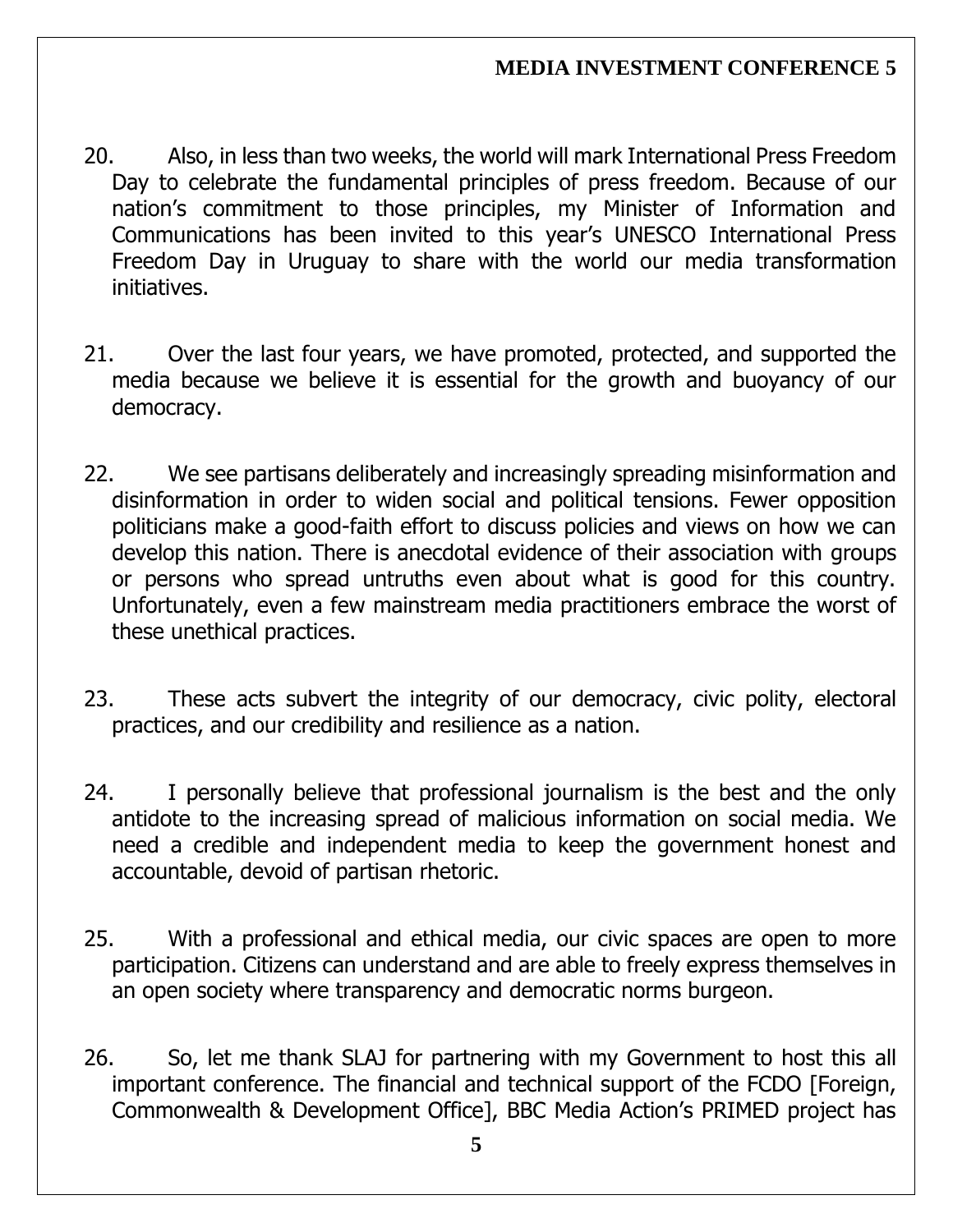been invaluable. Thank you. To the many media houses represented here, civil society members, citizens and others who have worked tirelessly with the Minister of Information and Communication, I say "thank you and well done."

- 27. Previous speakers have bemoaned poor media infrastructure and poor investments in media in general. Even more challenging is that our resourceconstrained environment has been complicated by global economic downturns due to recent events in Europe and the COVID pandemic. Fewer investment Dollars and Pounds or Euros are chasing up even fewer investment opportunities, especially in Africa. All over Africa, and especially in Sierra Leone, operational costs are high and revenues are much reduced.
- 28. I get all of that. But I want us to make an optimistic case, hence at this national investment dialogue. I want us to focus not on what we cannot do but on what we can do together to change the narrative. I want us to talk about challenges as opportunities that we should think about together and talk about from various entry points and viewpoints.
- 29. I want us first to focus on the product  $-$  the media industry as a whole. It is not just about publishing and selling a few newspapers at road intersections. Like food, water, and energy, citizens also want and are willing to pay for information, education, advertising, and entertainment. In this age of technology, digital media has also expanded the possibilities of traditional media. Beyond radio and television, there are films, audio recordings, book and magazine publishing, streaming music and video, and more. With Sierra Leone as a sub-regional hub for content creation and distribution, there is new money to be made. Investors simply need to develop a clear understanding of existing and emerging media channels and how they can develop and leverage those.
- 30. Next, the general overarching investment ecosystem for media investments in Sierra Leone. Over the last four years, my Government has streamlined processes for registering and establishing businesses. We assure potential investors of flexible and attractive investment incentives and excellent after-care. Our commitment is not only to facilitate investments but to also retain and support businesses to grow.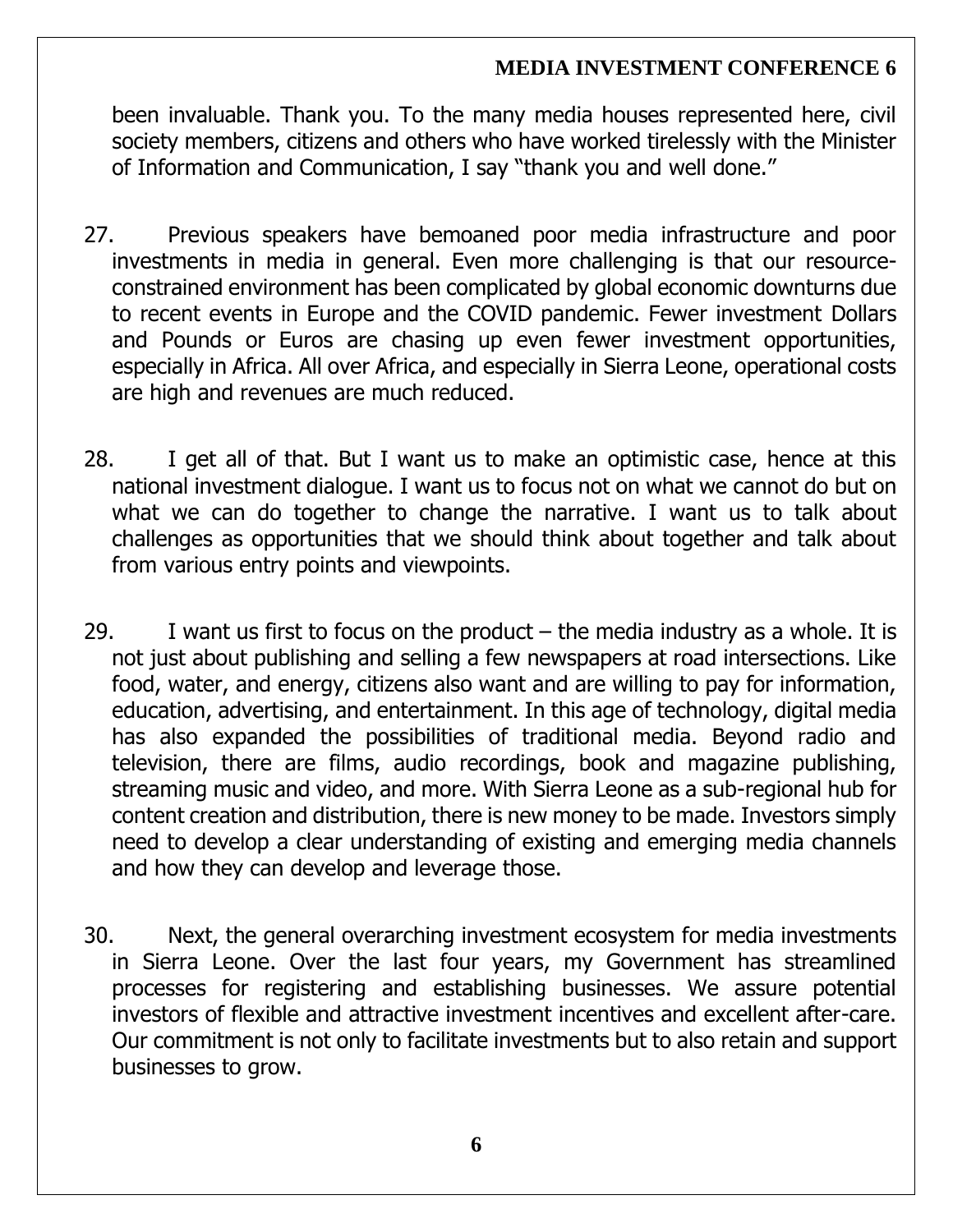- 31. Additionally, our investments in the telecommunications sector make potential investments in the media industry profitable. We have significantly expanded telephone coverage and internet penetration. More Sierra Leoneans are willing to pay for content and are familiar with media content delivered mobilefirst and through other devices.
- 32. Sierra Leone has invested in higher education and worked with SLAJ and Women in the Media (WIMSAL) in the last four years to professionalise and diversify the media workforce. There is a raw talent pool available for investors to work with and develop.
- 33. But media practitioners also need to re-imagine and adapt their business models in order to flourish. Newspaper editors should think beyond a few advertisements and sensational or partisan front page headlines. TV producers should think beyond hosting talk sessions and reading the news. Film producers should think beyond local romantic or copycat Nollywood or gangster films. There is content that is authentically Sierra Leonean that is at once exciting, empowering, refreshing, and powerful. Audience behaviour is open to change; brand awareness and lifestyle changes are available for targeting.
- 34. Think about new market possibilities that create new revenue streams. Take advantage of digital technologies and innovation to deliver new content in new ways. In essence, produce, promote, market, distribute, and deliver content in new ways to national, subregional, and international audiences. We may be a small country but I want to inspire us as a nation to think big and consistently punch above our weight. That is the New Direction attitude.
- 35. Successful entrepreneurs see opportunity in change and make a profit by providing products and services that cater towards that change. Diversify and innovate continuously.
- 36. So, I want to both encourage and challenge you to embrace new business models that have worked in peer nations and comparative media ecosystems. Owners, editors, publishers, producers, boards must embrace an innovation and diversification mindset.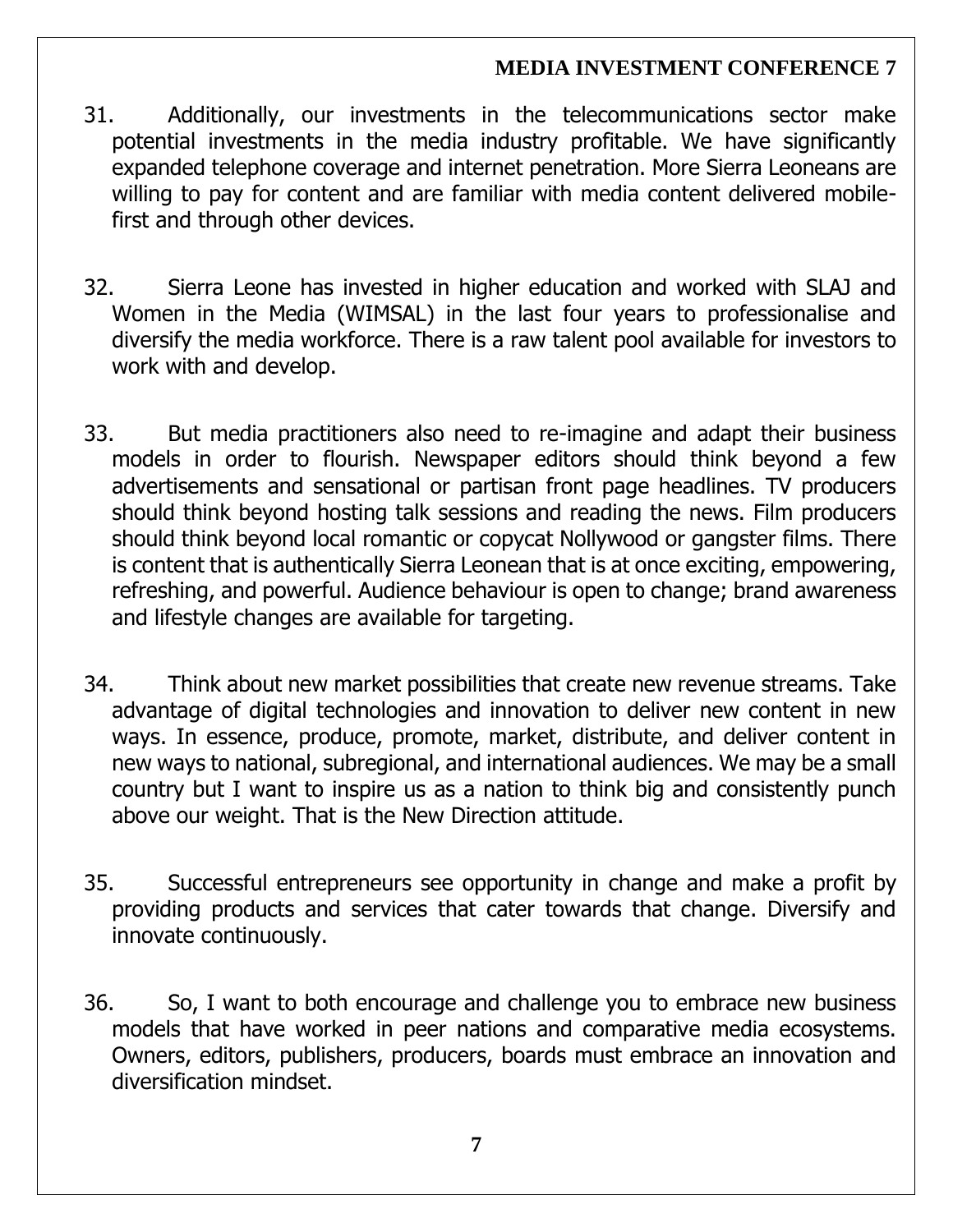- 37. But I hear the niggling question "from where will the seed money come from to fund these innovation and diversification initiatives?"
- 38. As I have indicated, we have a Government that is fully committed to supporting and facilitating investments in the media. We have an ecosystem that nurtures and protects investments and especially investments in the media. Some critical infrastructure and networks are in place that will support new investments. We will continue to invest more. Investors can make a profit by serving an integrated sub-regional market. Better still, they can feel safe to reinvest or repatriate their profits. So, private capital should feel comfortable investing in the media industry in Sierra Leone using new business models that are both profitable and sustainable.
- 39. I also see a lot of prospects in media cooperatives and media alliances with big regional media houses or international news conglomerates. We may have a smaller market share, but we are a good hub for developing and expanding new business models.
- 40. Earlier, I drew a nexus among independent and professional media, public interest, and building a strong participatory democracy. The independent media is getting less revenue from its traditional sources as a consequence of the recent global economic crunch and other technological factors.
- 41. We need independent media practitioners to advocate for and protect the public interest. We should assure the long-term future of the independent media. Concrete international action is needed to guarantee a common funding source that will support independent media as other sources of funding shrink.
- 42. I, therefore, make a public commitment to fully associate with and support the International Fund for Public Interest Media. Whereas my Government has provided SLAJ with annual subventions, we believe that international cooperation in supporting the fund will ensure the independence and operations of the independent media in Sierra Leone.